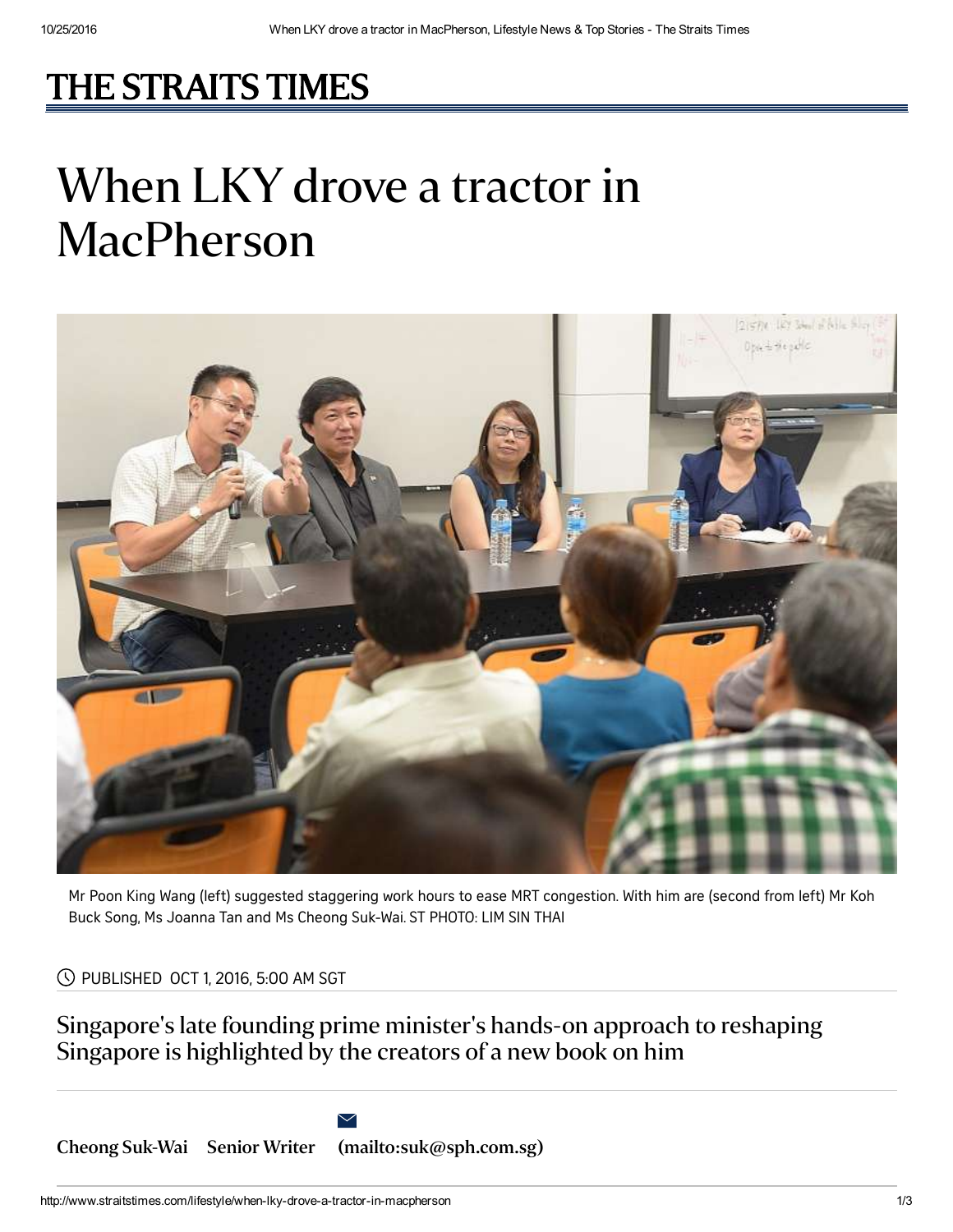Recently, some students here told engineer Poon King Wang, 42, that they were working on ways to make travelling on the MRT "more comfortable".

Mr Poon, who is director of the think-tank Lee Kuan Yew Centre for Innovative Cities in the Singapore University of Technology and Design (SUTD), wondered why they would want to do that.

Would it not be better, he asked them, to look into how people could get into and out of the train faster?

As he told 64 readers of The Straits Times at The Big Read Meet on Wednesday evening: "Increasingly, the work day is no longer 9am to 5pm. So might we think of displacing the start of it by 10 minutes here, and another 10 minutes down the line, or find other new ways of distributing commuters throughout the day? With telecommuting, there may not even be a need to go into the office."

He was at the monthly meet moderated by this writer for the non-fiction book club to talk about the book A Chance Of A Lifetime: Lee Kuan Yew And The Physical Transformation Of Singapore.

Joining him were the book's writer, ex-Straits Times journalist Koh Buck Song, and its editor and visuals curator Joanna Tan, 42, a senior assistant director at the Ministry of National Development's think-tank the Centre for Liveable Cities.

The book captures lessons from eight pioneering civil servants, among them former Chief Planner Liu Thai Ker, former PUB chief Khoo Teng Chye and Gardens by the Bay chief executive Tan Wee Kiat, from a day-long conference in 2013 to celebrate founding premier Lee Kuan Yew's 90th birthday.

## He also drew water from a well to see how difficult it was for people to get water then.

A CHANCE OF A LIFETIME'S EDITOR AND VISUALS CURATOR JOANNA TAN, a senior assistant director at the Ministry of National Development's think-tank the Centre for Liveable Cities, on the late Mr Lee Kuan Yew



Mr Koh, 53, said his aim was to take the conference's technical subjects such as how to clean up rivers, how to cool a concrete jungle and how to camouflage monsoon drains, and turn them into a read that was engaging for those well-versed in the subjects, as well as those who knew squat about this part of the Singapore Story.

He likened the eight speakers' candid recollections to "magicians sharing tricks".

Mr Alex Tan, 45, a pre-school teacher and a regular at the Big Read Meet, said later that the book was not only readable but had also inspired him and fellow Meet regular Jean-Michel Bardin, 63, to seek out the spot where the late Mr Lee was pictured on the book's cover - between Blocks 85 and 86 in Commonwealth Crescent.